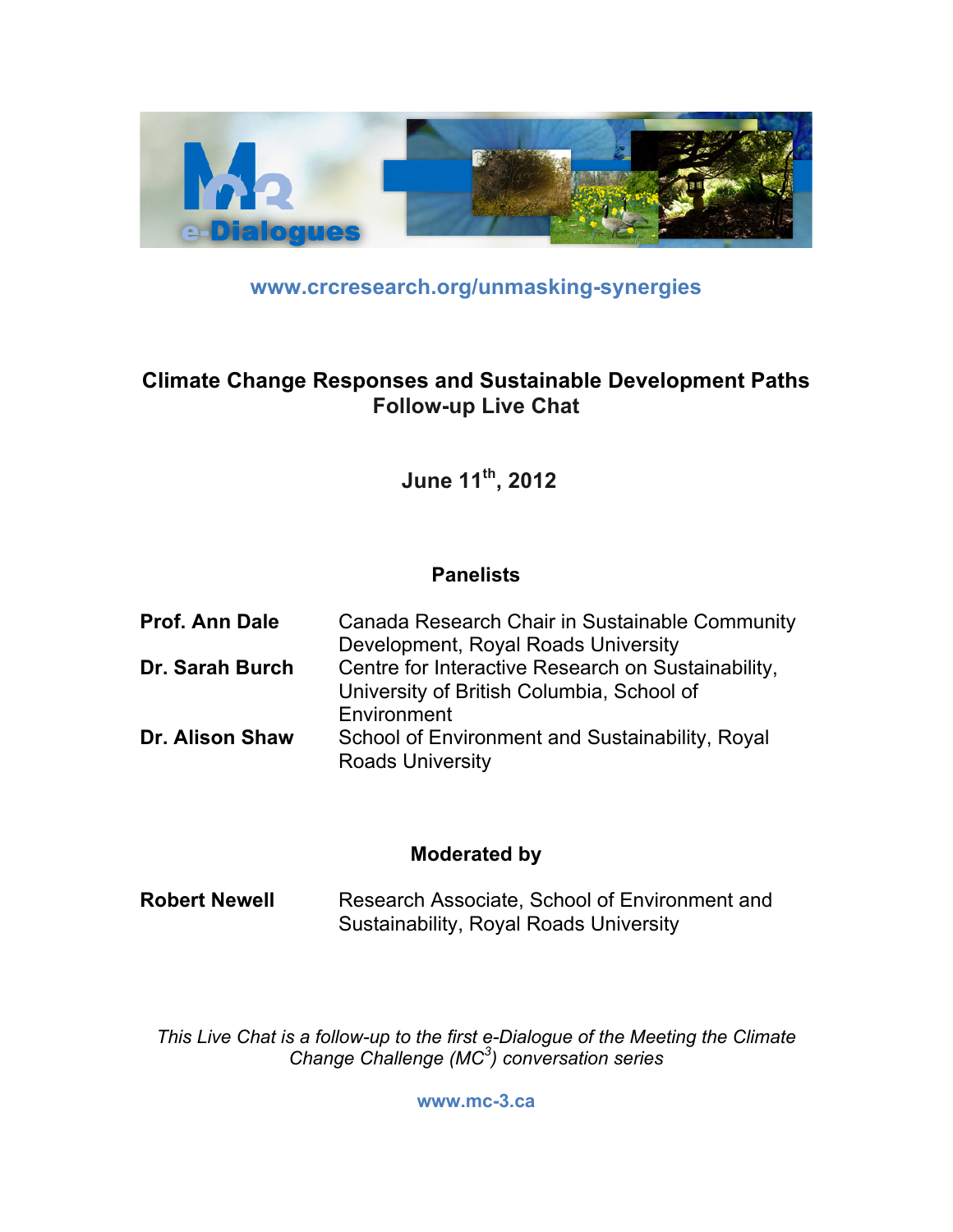| <b>Time</b> | <b>Comment</b>                                                                                                                                                                                                                                                                                                                                                                                                                                               |
|-------------|--------------------------------------------------------------------------------------------------------------------------------------------------------------------------------------------------------------------------------------------------------------------------------------------------------------------------------------------------------------------------------------------------------------------------------------------------------------|
|             | <b>Robert Newell:</b><br>Thank you for attending the first Meeting the Climate<br>Change Challenge (MC3) Live Chat. Today we have two<br>primary objectives:                                                                                                                                                                                                                                                                                                 |
|             | 1. To share a bit of information on the MC3 project,<br>including the highlights from our recent e-dialogue                                                                                                                                                                                                                                                                                                                                                  |
|             | 2. To spark a broader conversation about action on<br>climate change in BC communities.                                                                                                                                                                                                                                                                                                                                                                      |
|             | Today three researchers from the MC3 research team will<br>be fielding questions and comments related to the project<br>in order to spur interactive dialogue on the relevance and<br>importance of this type of research for accelerating<br>climate action at the community scale.                                                                                                                                                                         |
|             | I, Rob Newell, will be acting as moderator for this session,<br>and I will open up this Live Chat with a few questions to<br>the MC3 team that will give you a bit of background on the<br>MC3 project and climate change action in BC. As this chat<br>progresses, you may send your questions through this<br>dialogue box and I will present them to the appropriate<br>research team member. Enjoy the chat, and we look<br>forward to hearing from you! |
| 2:39        | <b>Robert Newell:</b><br>Hello to my panelists and audience. I would like to begin<br>by having our research team introduce themselves.<br>Sarah, would you like to go first?                                                                                                                                                                                                                                                                                |
| 3:00        | Sarah Burch:<br>Hi all. Thanks so much for joining us! I'm Sarah Burch. I'm<br>a postdoctoral research fellow at UBC, located at the<br>Centre for Interactive Research on Sustainability. I'm part<br>of the MC3 research team, and I focus on climate change<br>policy in communities.                                                                                                                                                                     |
| 3:01        | <b>Robert Newell:</b><br>Thank you, Sarah. Alison, could you give an introduction<br>on yourself?                                                                                                                                                                                                                                                                                                                                                            |
| 3:01        | Alison:                                                                                                                                                                                                                                                                                                                                                                                                                                                      |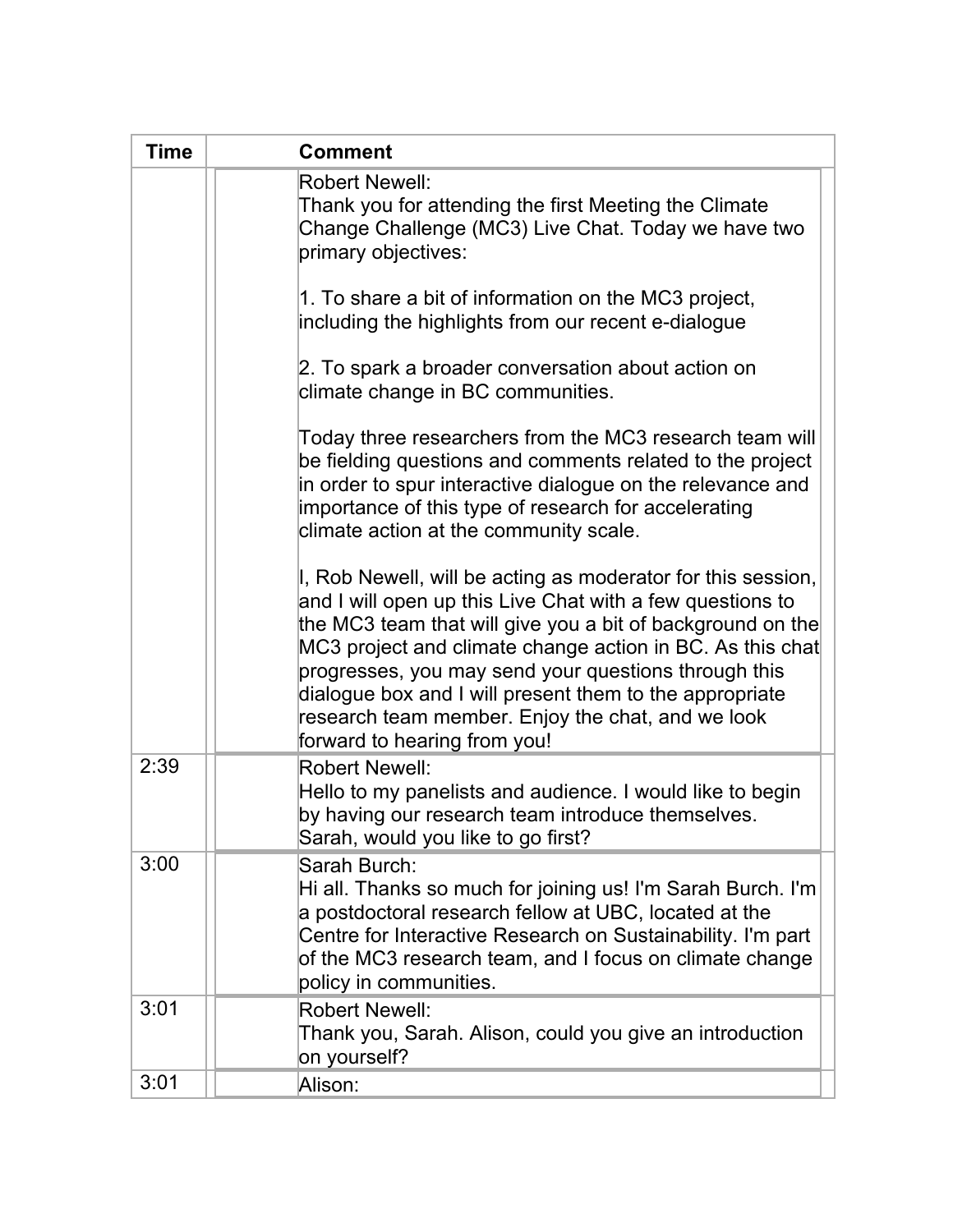|      | Hello. My name is Alison Shaw. I am the MC3 Research<br>Manager based at Royal Roads University. I am also a<br>researcher keen to understand what types of knowledge<br>mobilization activities have contributed to innovation in BC<br>communities and ways to harness diverse knowledge and<br>approach via different approaches so that communities<br>can learn from one another |
|------|---------------------------------------------------------------------------------------------------------------------------------------------------------------------------------------------------------------------------------------------------------------------------------------------------------------------------------------------------------------------------------------|
| 3:02 | <b>Robert Newell:</b><br>Thank you, Alison. Ann would you please introduce<br>yourself and your work?                                                                                                                                                                                                                                                                                 |
| 3:02 | [Comment From Ann Dale Ann Dale : ]<br>I am the principal investigator for the team, although it is a<br>little like herding cats, with such a great team of<br>researchers. I am a professor at Royal Roads University,<br>hold its first CRC in Sustainable Community<br>Development, am a Trudeau Fellow Alumna (2004) and<br>try to live sustainably in my personal live.         |
| 3:02 | <b>Robert Newell:</b><br>Thank you, Ann. I am now going to ask Sarah if you could<br>give us a bit of background on climate change policy in<br>BC to start of the chat.                                                                                                                                                                                                              |
| 3:03 | Sarah Burch:<br>No problem, Rob. This project grew out of the observation<br>that the Province of BC has taken significant leadership<br>on climate change. Here in BC we have a revenue neutral<br>carbon tax, and carbon neutral government legislation<br>that asks communities to put together greenhouse gas<br>reduction targets and action plans (among other tools!)          |
| 3:04 | <b>Robert Newell:</b><br>Gearing a bit more into this particular project, MC3. Alison<br>would you like to explain the main research question MC3<br>focuses on?                                                                                                                                                                                                                      |
| 3:04 | Sarah Burch:<br>The MC3 project uses the province of BC as a 'living lab'<br>to investigate innovative climate change actions in BC<br>communities, the key drivers of these actions, and the<br>lessons that can be share with other communities.                                                                                                                                    |
| 3:04 | Alison:<br>Building off the background that Sarah has provided, MC3<br>has three main research objectives. These are:<br>1. How are communities responding to the legislative and                                                                                                                                                                                                     |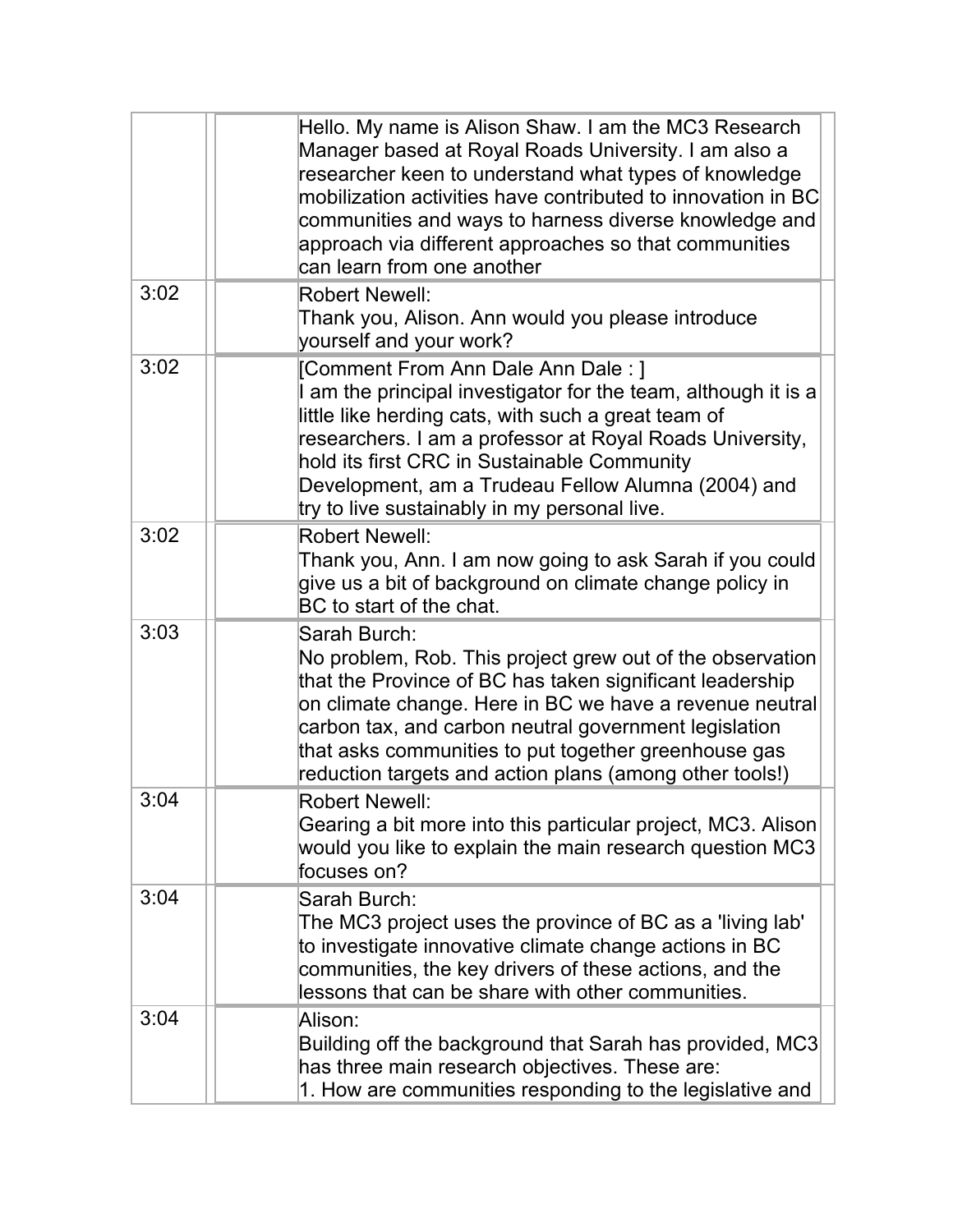|      | policy changes for climate change mitigation adopted by<br><b>British Columbia?</b><br>2. Are there general lessons to be learned from emerging<br>lead communities that are working to meet the<br>challenging provincial target of 33% reduction by 2020?<br>3. Which peer-to-peer knowledge mobilization and social<br>learning techniques can best facilitate the transfer of<br>learning from one community to another?                                                                                                                                                                           |
|------|--------------------------------------------------------------------------------------------------------------------------------------------------------------------------------------------------------------------------------------------------------------------------------------------------------------------------------------------------------------------------------------------------------------------------------------------------------------------------------------------------------------------------------------------------------------------------------------------------------|
| 3:05 | <b>Robert Newell:</b><br>Ann, this project involves a group of collaborators and<br>research partners. Could you provide a bit of insight on<br>how these were selected?                                                                                                                                                                                                                                                                                                                                                                                                                               |
| 3:06 | [Comment From Ann Dale Ann Dale : ]<br>Our research partners come from the sectors we believe<br>need to be engaged in making BC a leader nationally and<br>internationally. practitioners, public policy makers, civil<br>society organizations. We have 12 research partners<br>involved in the project, to name only a few—Ben<br>Finklestein, Climate Action Secretariat, BC Government;<br>Victoria Smith, BC Hydro; Jodi Mucha, BC Healthy<br>Communities; Devon Causley, Union of British Columbia<br>Municipalities; and people from the David Suzuki<br>Foundation and the Pembina Institute. |
| 3:06 | <b>Robert Newell:</b><br>Now, getting into the MC3 work a bit deeper. Sarah, could<br>you give a bit more detail on the cases themselves?                                                                                                                                                                                                                                                                                                                                                                                                                                                              |
| 3:07 | [Comment From Ann Dale Ann Dale: ]<br>Rob, to add to my previous answer, since climate change<br>adaptation and mitigation is beyond any one sector, any<br>one level of government, any one discipline to solve,<br>collaboration is the only way to succeed. And of course,<br>collaboration is inherent to social innovation.                                                                                                                                                                                                                                                                       |
| 3:08 | Sarah Burch:<br>Absolutely. We got our team of partners (that Ann just<br>mentioned) together with our faculty team to discuss<br>examples of community innovation on climate change.                                                                                                                                                                                                                                                                                                                                                                                                                  |
| 3:09 | Sarah Burch:<br>The MC3 team identified 11 BC communities, chosen for<br>their innovative action on climate change. We're keen to<br>learn how this action came about, and what potential it<br>holds to dramatically reduce emissions and manage                                                                                                                                                                                                                                                                                                                                                      |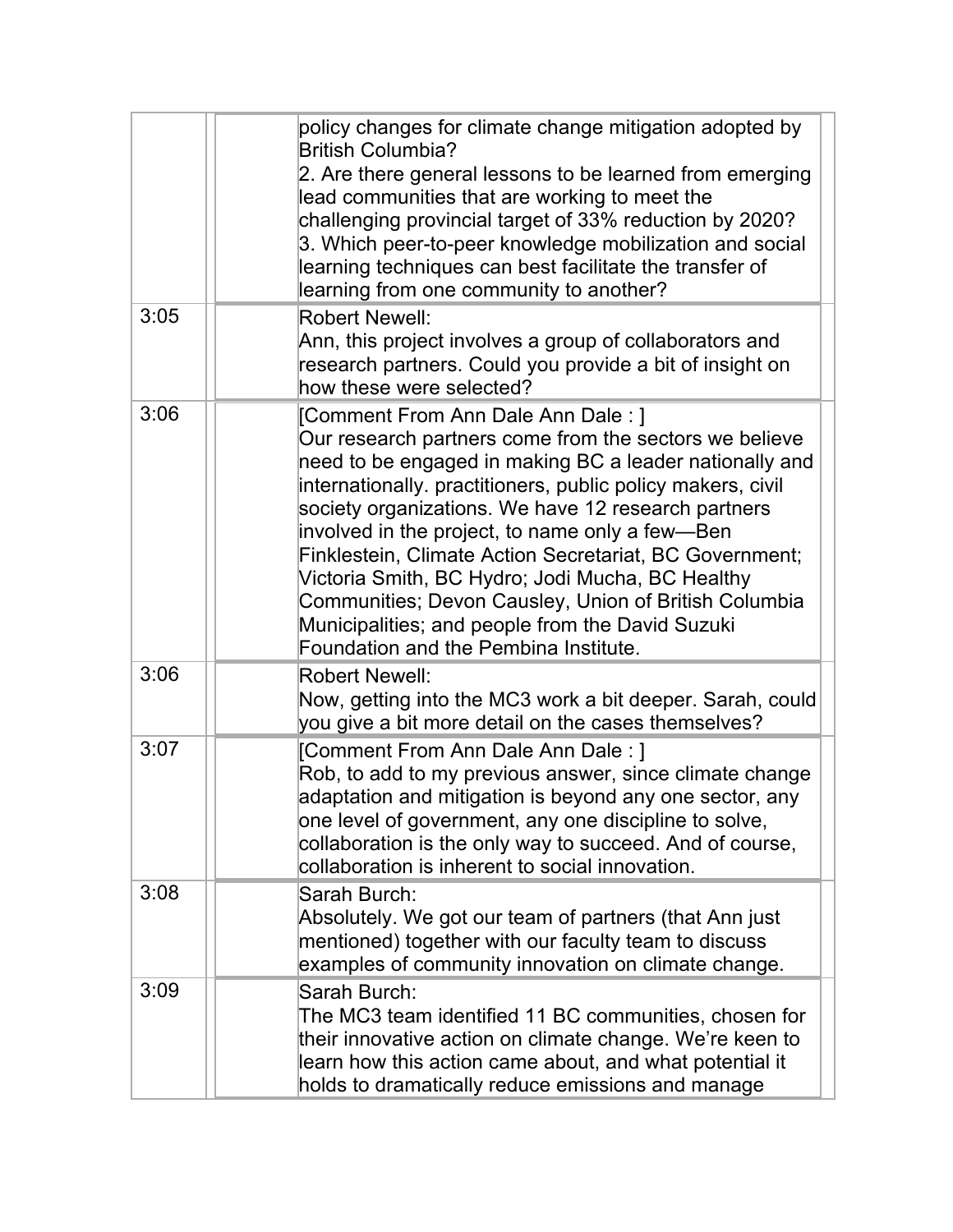|      | climate change impacts. These case study communities<br>are: Revelstoke, Surrey, Victoria, City of Vancouver, City<br>of North Vancouver, Eagle Island (in West Vancouver),<br>the Kootenays, T'Sou-ke First Nation, Campbell River,<br>Dawson Creek, and Prince George.                                                                                                                                                                                                                                                                                                                                                                                                                                                                                                      |
|------|-------------------------------------------------------------------------------------------------------------------------------------------------------------------------------------------------------------------------------------------------------------------------------------------------------------------------------------------------------------------------------------------------------------------------------------------------------------------------------------------------------------------------------------------------------------------------------------------------------------------------------------------------------------------------------------------------------------------------------------------------------------------------------|
| 3:09 | <b>Robert Newell:</b><br>These communities are of a variety of sizes and<br>urbanityAnn, you've done a large amount of work on<br>scale and communities, could you discuss the importance<br>of having this size range in MC3?                                                                                                                                                                                                                                                                                                                                                                                                                                                                                                                                                |
| 3:10 | [Comment From Ann Dale Ann Dale : ]<br>We wanted to have a diversity of communities, small,<br>medium and large, and as well to have 1-2 cases that<br>involved a regional network. We need to increase the<br>connectivity between all communities in Canada if we are<br>ever going to implement MC3.                                                                                                                                                                                                                                                                                                                                                                                                                                                                       |
| 3:11 | <b>Robert Newell:</b><br>Before taking in questions from the public, I would like to<br>mention again this is a follow-up from a previous<br>conversation we had on e-Dialogues. Alison, could<br>mention a few highlights from that conversation?                                                                                                                                                                                                                                                                                                                                                                                                                                                                                                                            |
| 3:11 | Alison:<br>Yes. Thank you Rob. The e-dialogue among a number of<br>MC3 team members was quite interesting. First it is<br>important to note that cities and communities are the<br>frontier of climate change responses around the world. It<br>is therefor important to look carefully at what is working<br>well and to examine how best practices can be shared.                                                                                                                                                                                                                                                                                                                                                                                                           |
| 3:13 | Alison:<br>There were three main conversational highlights that<br>stood out in this dialogue. Highlight #1: Linking climate<br>change to broader community goals<br>Sustainability is a more helpful framing than simply<br>climate. There are many strategies that can address<br>multiple priorities simultaneously. John Robinson makes<br>the point - "I think that merely adding climate policies to<br>inherently unsustainable development paths will not allow<br>us to reach our climate goals. We need to find out how to<br>change those underlying pathways." The argument here<br>is that we have to do much more than implement climate<br>policies if we want to achieve our climate goals and that it<br>may be easier to accomplish some climate goals with |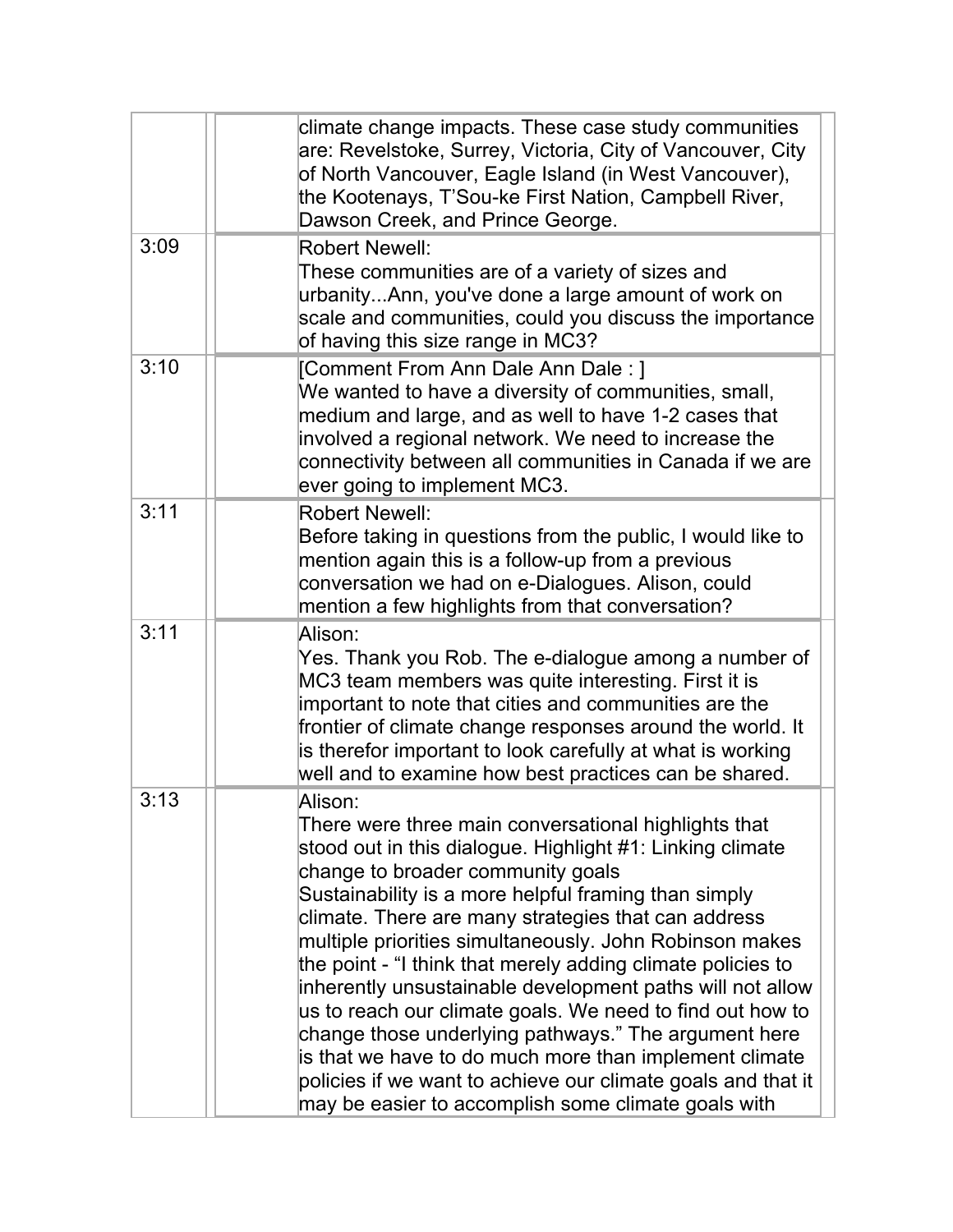|      | policies developed for other reasons.                                                                                                                                                                                                                                                                                                                                                                                                                                                                                                                                                                                                                                                                                                                                                     |
|------|-------------------------------------------------------------------------------------------------------------------------------------------------------------------------------------------------------------------------------------------------------------------------------------------------------------------------------------------------------------------------------------------------------------------------------------------------------------------------------------------------------------------------------------------------------------------------------------------------------------------------------------------------------------------------------------------------------------------------------------------------------------------------------------------|
| 3:13 | Alison:<br>The second highlight relates to best practice in policy<br>innovations<br>How are communities changing the way they do business<br>by addressing climate change? Integrating climate<br>change into community decisions and operations relates<br>to land-use, transportation, building design and<br>community energy planning are all being affected to<br>varied degrees in different communities. It is important to<br>understand what these actions are and which can be<br>transferred to other communities. Actions being<br>undertaken through CARIP - climate action revenue<br>incentive program – demonstrate the diversity of actions<br>being taken by communities across BC (see CARIP<br>climate change<br>www.cscd.gov.bc.ca/lgd/greencommunities/carip.htm). |
| 3:15 | Alison:<br>The third highlight involves community leaders as<br>teachers. What we would like to do in MC3 is better<br>understand what is driving climate leadership in order to<br>identify ways that innovators can share their stories about<br>the changes they are making in their communities and the<br>barriers they had to overcome in order to do this.                                                                                                                                                                                                                                                                                                                                                                                                                         |
| 3:16 | <b>Robert Newell:</b><br>Thank you to our panelists for the background. We have<br>the 1st question from the audience:<br>I have been hearing this discussion about the importance<br>of social networks. Can you explain why that means and<br>why can networks do for a community is terms of issues<br>like climate change?<br>Ann, would you like to address this?                                                                                                                                                                                                                                                                                                                                                                                                                    |
| 3:16 | [Comment From Ann Dale Ann Dale : ]<br>As I stated earlier, collaboration and innovation are critical<br>to the implementation of MC3. And of course, that<br>happens through the mobilization of social capital,<br>particularly network formation in communities. How do<br>adults learn, from their peer group(s)? Thus, diverse and<br>novel networks need to be mobilized both for sharing<br>knowledge and action through what worked and what                                                                                                                                                                                                                                                                                                                                      |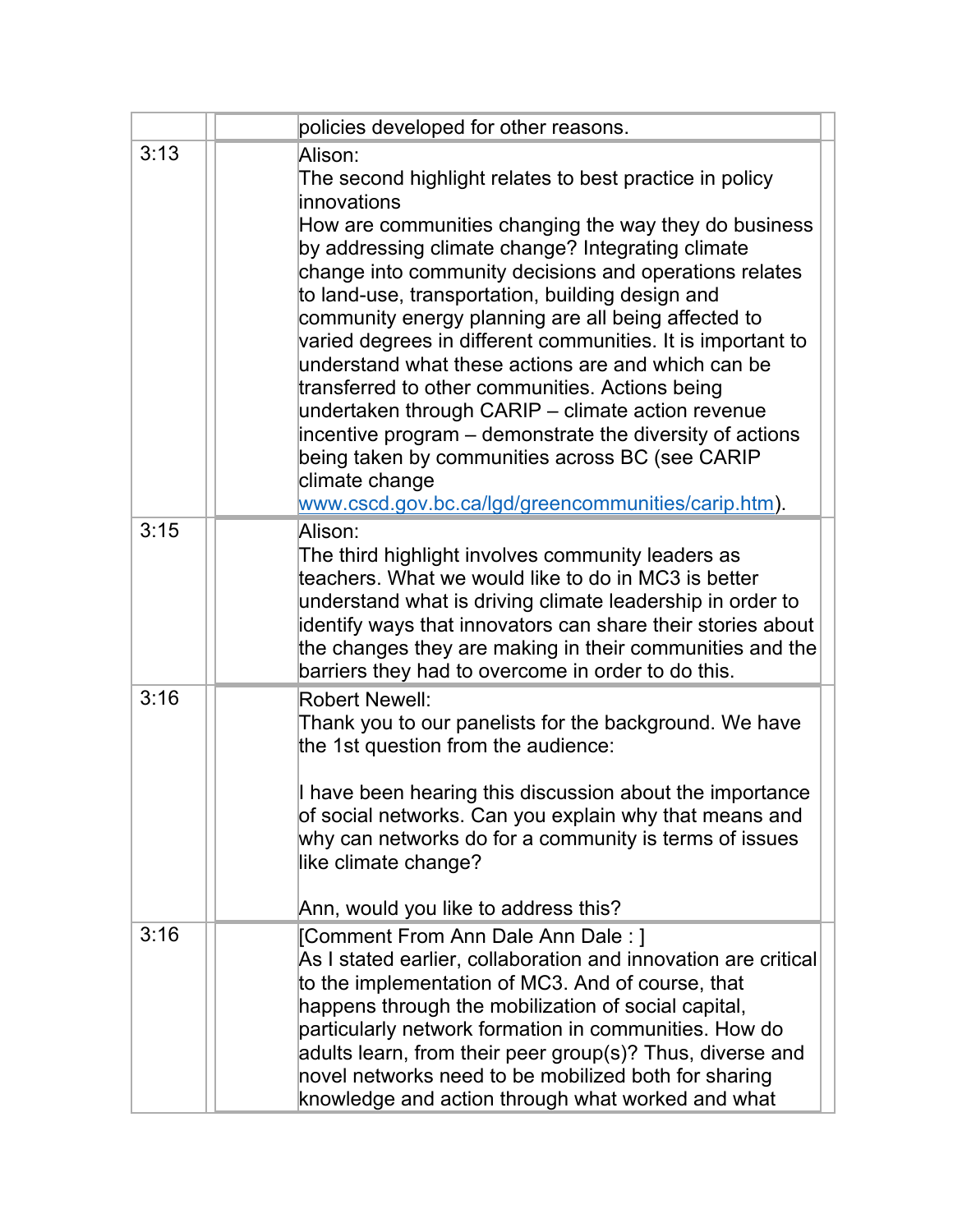|      | didn't work. And since climate change is everywhere, it<br>needs to happen both within and among communities.                                                                                                                                                                                                                                                                                              |
|------|------------------------------------------------------------------------------------------------------------------------------------------------------------------------------------------------------------------------------------------------------------------------------------------------------------------------------------------------------------------------------------------------------------|
| 3:18 | Sarah Burch:<br>This is an interesting point, Ann - and it links back to the<br>second e-dialogue point that Alison raised.                                                                                                                                                                                                                                                                                |
| 3:19 | <b>Robert Newell:</b><br>Thank you, Ann. This involves the subject of knowledge<br>mobilization which I know is of particular interest to Alison.<br>Alison care to add?                                                                                                                                                                                                                                   |
| 3:19 | Sarah Burch:<br>Sorry - we spoke over each other there, Rob!                                                                                                                                                                                                                                                                                                                                               |
| 3:20 | Alison:<br>More than any other issue climate change requires that<br>people work together. Identifying networks of practice and<br>networks with common climate change goals are<br>necessary to find sweet spots or points of synergy among<br>diverse actors.                                                                                                                                            |
| 3:21 | <b>Robert Newell:</b><br>Our second question will be directed to Sarah.<br>There was someone wondering about the applicability of<br>this research to other communities in different<br>provinces is there a 'one size fits all' climate change<br>approach?                                                                                                                                               |
| 3:21 | <b>Robert Newell:</b><br>To add to this question:<br>Are there general lessons to be learned from emerging<br>lead communities that are working to meet the<br>challenging provincial target of 33% reduction by 2020?<br>Can you provide some specific examples from your<br>participant communities?                                                                                                     |
| 3:22 | Sarah Burch:<br>Very interesting question! I definitely don't think that there<br>is a 'one size fits all' approach - but there are lessons that<br>can be shared. One of those lessons is perhaps how to<br>stimulate innovation using the tools at the disposal of the<br>Province (like building codes, the carbon tax etc), and<br>then letting communities move forward in way that works<br>for them |
| 3:23 | <b>Robert Newell:</b>                                                                                                                                                                                                                                                                                                                                                                                      |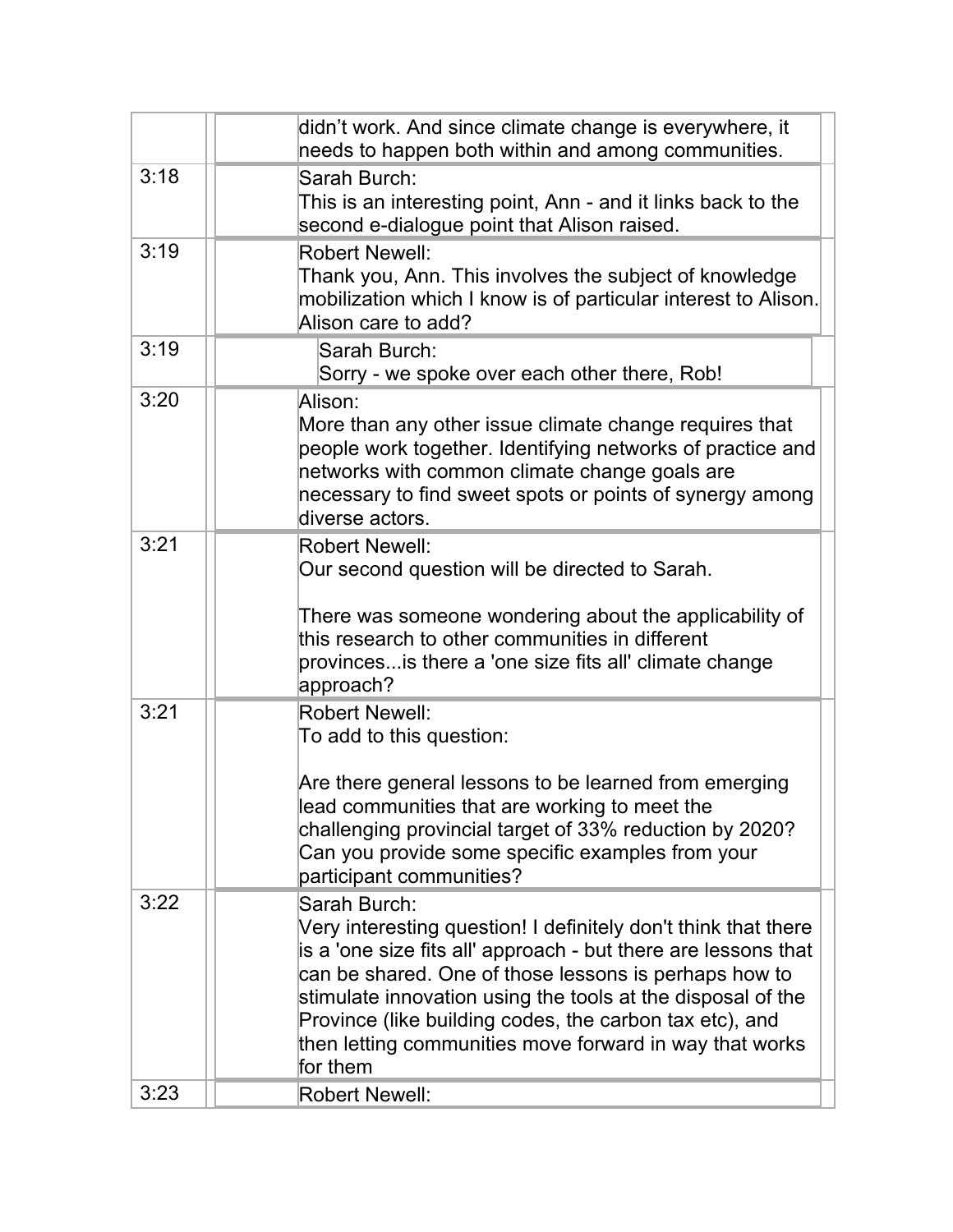|      | For the second part on the general lessons, I invite all<br>panelists to respond.                                                                                                                                                                                                                                                                                                                                                                                                                                                                                                                                                                                              |
|------|--------------------------------------------------------------------------------------------------------------------------------------------------------------------------------------------------------------------------------------------------------------------------------------------------------------------------------------------------------------------------------------------------------------------------------------------------------------------------------------------------------------------------------------------------------------------------------------------------------------------------------------------------------------------------------|
| 3:23 | [Comment From Ann Dale Ann Dale : ]<br>To speak about T'Souke community, they are Canada's<br>first community to be completely off grid, solar powered.<br>They developed a community sustainability plan that<br>involved almost full participation from the members of the<br>community—they spent a lot of time getting buy-in and<br>they are now mentoring other communities in BC about<br>how to go really green.                                                                                                                                                                                                                                                       |
| 3:24 | Sarah Burch:<br>Well one example is emerging from Surrey. Rather than<br>an exclusive focus on climate change alone, Surrey is<br>taking a broader sustainability approach. This suggests a<br>whole additional suite of tools that might not be used - like<br>zoning for density, energy systems transformation etc.                                                                                                                                                                                                                                                                                                                                                         |
| 3:25 | Alison:<br>There are many innovations that may or may not apply in<br>their entirety to other communities. However,<br>understanding that leadership is taking place and<br>identifying key barriers to be overcome that may be<br>common in communities certainly helps to deepen the<br>conversation and the willingness to move ahead on<br>climate action. For instance, the history of collaboration in<br>the Kootenay region has helped facilitate three regional<br>districts spanning 35 communities to collaborate on<br>emissions-reducing projects. This may not work in other<br>jurisdictions but it certainly provides an interesting<br>practice to draw from. |
| 3:25 | <b>Robert Newell:</b><br>Thank you panelists.<br>I have a question that comes in a couple parts:<br>How does your project work to change the consciousness                                                                                                                                                                                                                                                                                                                                                                                                                                                                                                                     |
|      | of people who are not involved in climate change and<br>should be? Mere education does not typically do this.<br>Einstien's famous quote of needing to change our thinking<br>to solve the problems we created. How do you enable<br>people to learn that we are part of the sacred web of life?<br>Does the sacred or spiritual arise in your work?                                                                                                                                                                                                                                                                                                                           |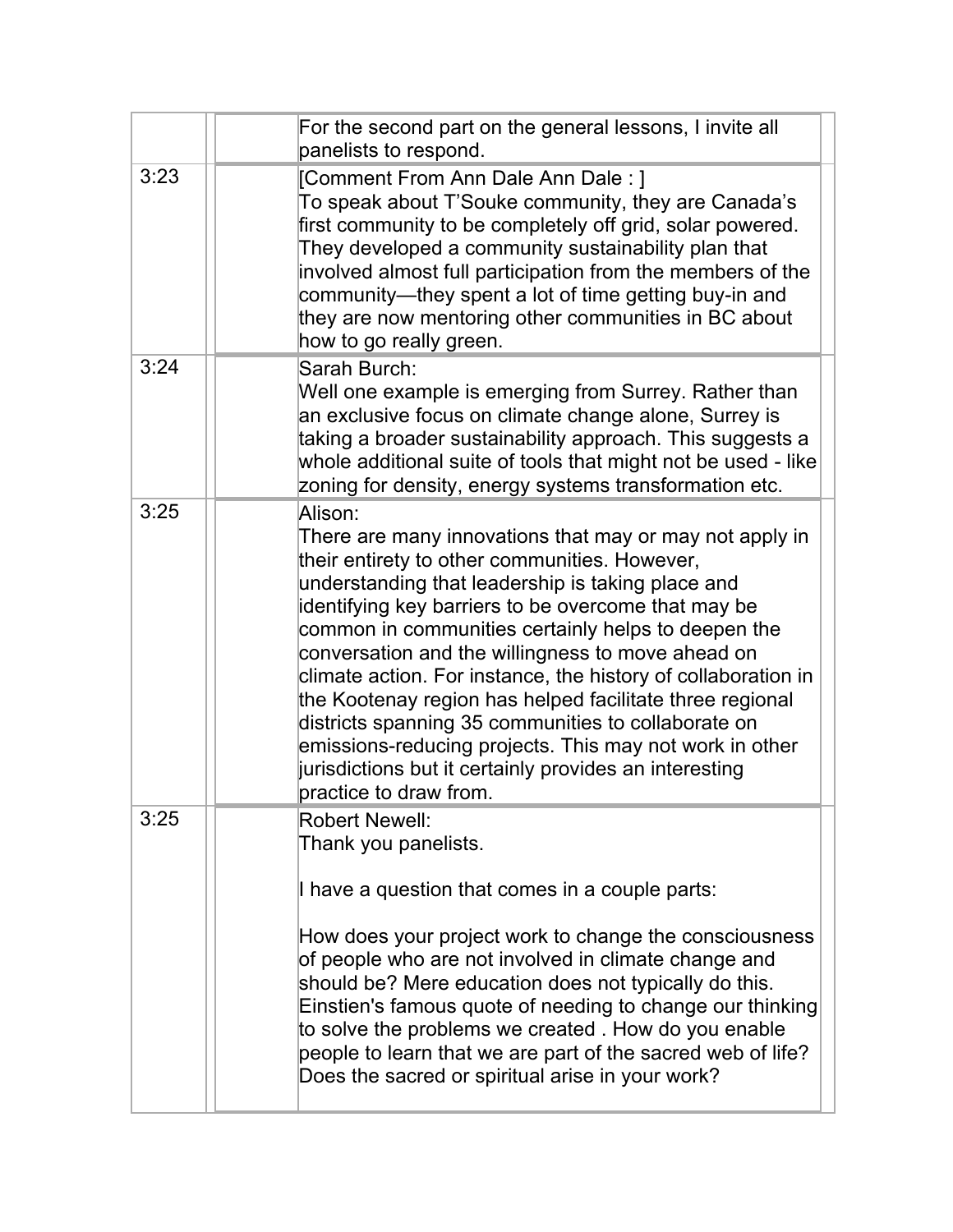|      | Ann, would you be able to discuss reaching diverse<br>audiences?                                                                                                                                                                                                                                                                                                                                                                                                                                                                                                                  |
|------|-----------------------------------------------------------------------------------------------------------------------------------------------------------------------------------------------------------------------------------------------------------------------------------------------------------------------------------------------------------------------------------------------------------------------------------------------------------------------------------------------------------------------------------------------------------------------------------|
| 3:26 | [Comment From Ann Dale Ann Dale : ]<br>We will be also be posting our data from the 11 case<br>studies on our website, www.mc-3.ca. We hope to publish<br>results just as they are coming in, something I have called<br>postcards from the edge', a little risky for a research<br>team, but we want to share our information as quickly as<br>possible, as part of our knowledge mobilization.                                                                                                                                                                                  |
| 3:26 | [Comment From Ann Dale Ann Dale: ]<br>Thanks, Rob. Social media has a critical role to play in<br>knowledge mobilization-it can take so many different<br>ways to engage the audiences we need to in this critical<br>area—the young, the old, and especially our government<br>leaders. And what better way than building critical mass<br>around the knowledge, the ways forward. Through<br>tweeting, we have our own video channel, blogging,<br>through Facebook, e-Dialogues, who says you can't use<br>social media for social good. Knowledge is the name of<br>the game. |
| 3:27 | <b>Robert Newell:</b><br>I also invite the other two panelists as active researchers<br>in the case to discuss whether they plan or have<br>introduced the spiritual in there work as per the last<br>question.                                                                                                                                                                                                                                                                                                                                                                   |
| 3:28 | Alison:<br>This is really a great question. In this particular project, it<br>may arise that particular communities are tackling these<br>value-based and spiritual issues. We are interested in<br>hearing diverse approaches taken to get community<br>members on side with particular actions but it is not in our<br>purview to educate on these matters.                                                                                                                                                                                                                     |
| 3:28 | Sarah Burch:<br>You point to an interesting dimension of climate change<br>and sustainability action, Rob. In past work we've certainly<br>found that it's important to open up space for a values<br>discussion. What kind of community do you want to live<br>in? What opportunities do you want for your children?<br>This seems to lie at the heart of sustainability.                                                                                                                                                                                                        |
| 3:30 | Alison:<br>One approach in our work however that gets at the web of                                                                                                                                                                                                                                                                                                                                                                                                                                                                                                               |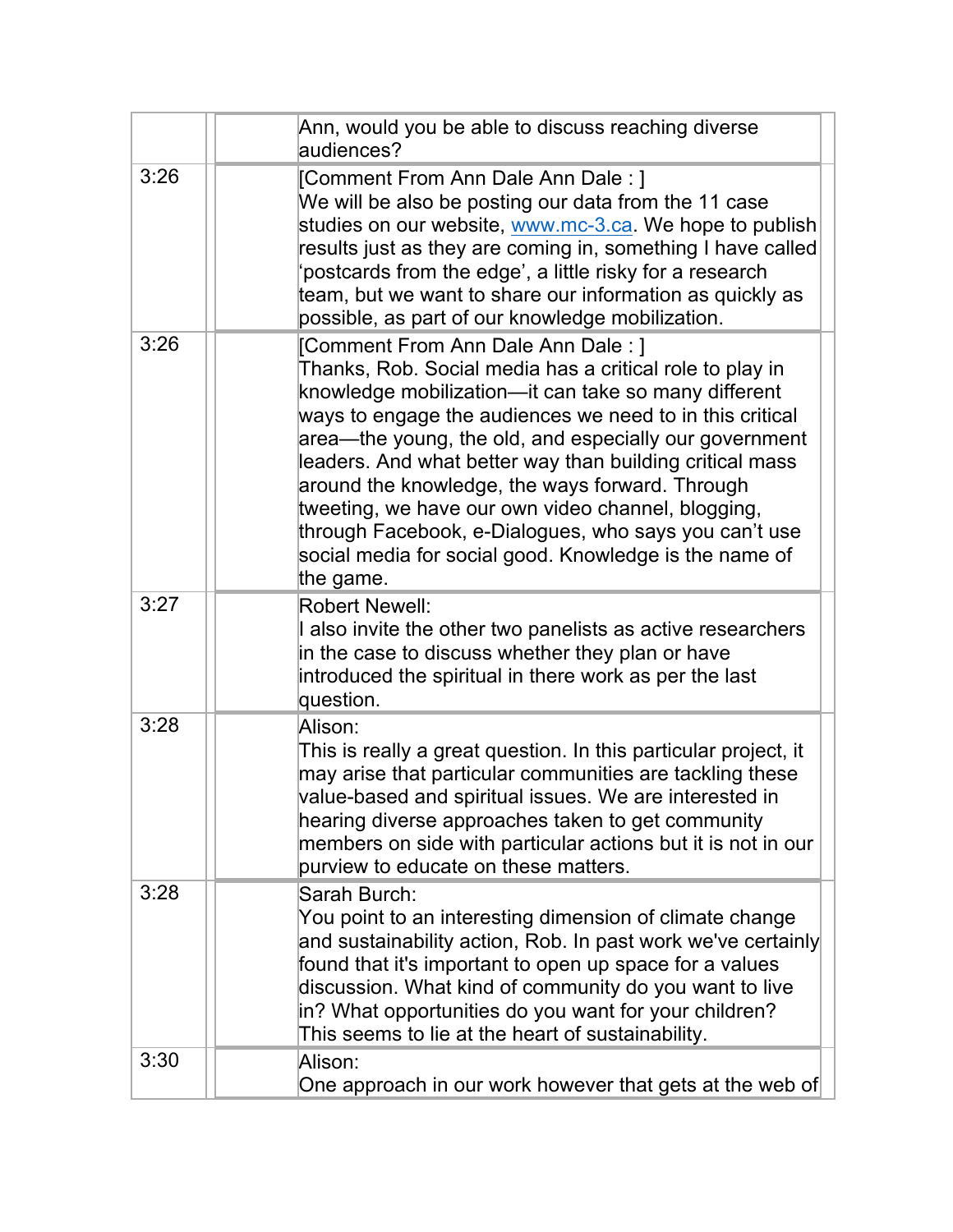|      | life aspect is the examination of synergies between<br>climate change and other community goals. For instance,<br>moving toward broader sustainability requires visions of<br>the future and an understanding of constraints.                                                                                                                                                                                               |
|------|-----------------------------------------------------------------------------------------------------------------------------------------------------------------------------------------------------------------------------------------------------------------------------------------------------------------------------------------------------------------------------------------------------------------------------|
| 3:30 | <b>Robert Newell:</b><br>Very interestingand I thank our guest for that question.<br>Sarah, I would like to bring this question forward to you as<br>an open question, and, Ann, could you provide a bit of<br>insight on this in reference to work on Community Vitality?<br>As a municipality, we can build bike lanes and provide<br>transit, but how do we get the public to get out of their<br>vehicles and use them? |
| 3:31 | <b>Robert Newell:</b><br>Sorry, Ann, I meant your work on Community Vitality<br>research.                                                                                                                                                                                                                                                                                                                                   |
| 3:31 | Alison:<br>In this way, some of our case studies taking a broader<br>sustainability approach may have to address questions<br>such as Sarah posed above. This requires broad<br>dialogue, diverse knowledges and also robust information<br>to inform ways to transition to more sustainable<br>development pathways.                                                                                                       |
| 3:32 | Sarah Burch:<br>This is the heart of it, isn't it! Some people would say that<br>it's about using a stick - making gas so expensive that<br>transit becomes the only feasible option.                                                                                                                                                                                                                                       |
| 3:32 | Sarah Burch:<br>At the risk of being a bit abstract, many of the challenges<br>are cultural. Many of us enjoy the status associated with<br>driving a car, or we like how comfortable it is, and how<br>convenient.                                                                                                                                                                                                         |
| 3:33 | [Comment From Ann Dale Ann Dale : ]<br>Our work on community vitality, of which you were a vital<br>part, is trying to get people to think about just that, by<br>using only visuals that describe 5 proxy indicators, we<br>encourage them to think about the meaning of place for<br>them, the questions of limits, of diversity, and of course,<br>scale for their community. Connectivity has emerged as a              |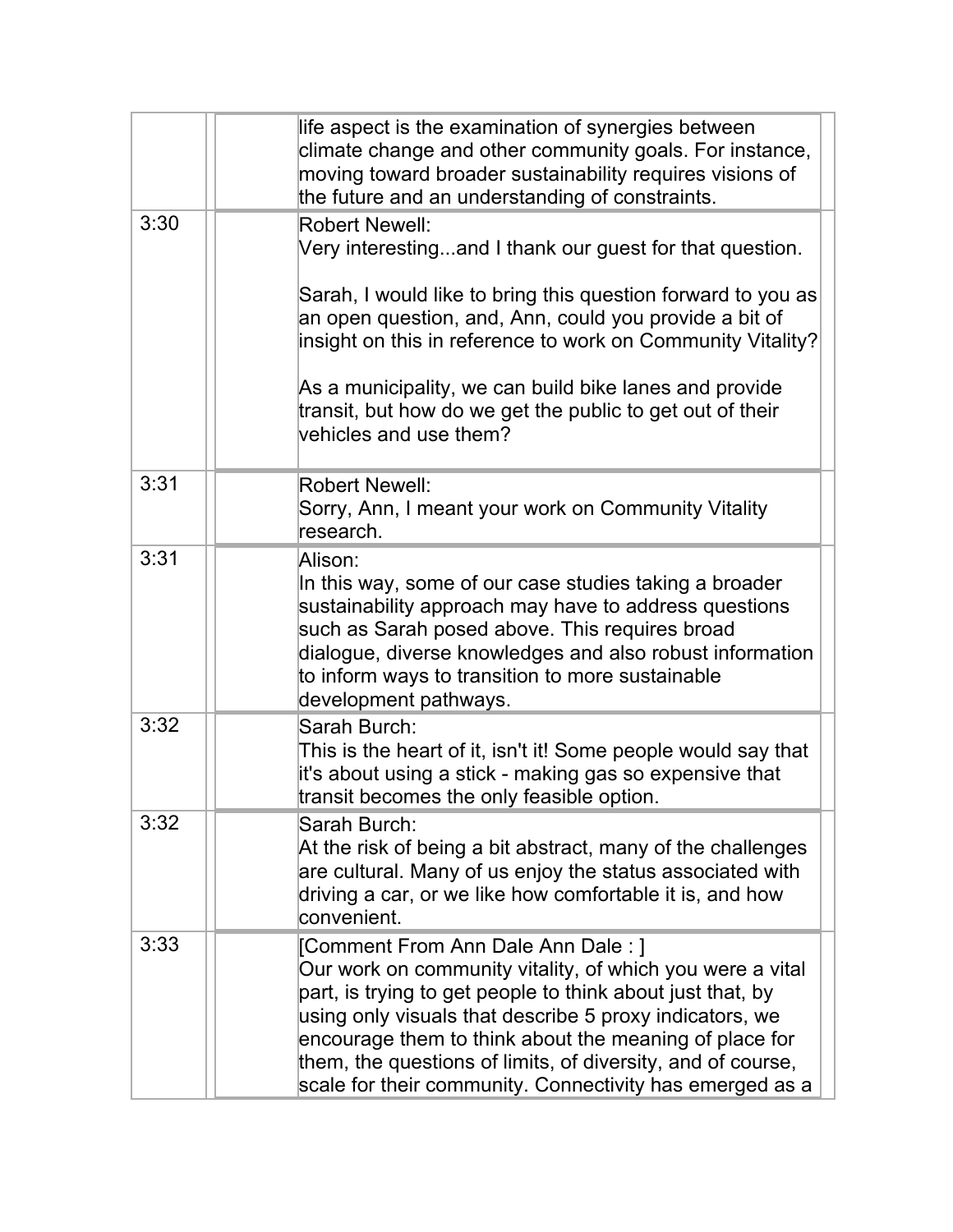|      | key feature of community vitality through our research.                                                                                                                                                                                                                                                                                                                                                                                                                                                                                                                                                                                            |
|------|----------------------------------------------------------------------------------------------------------------------------------------------------------------------------------------------------------------------------------------------------------------------------------------------------------------------------------------------------------------------------------------------------------------------------------------------------------------------------------------------------------------------------------------------------------------------------------------------------------------------------------------------------|
| 3:34 | <b>Robert Newell:</b><br>We actually have a very closely related question on using<br>the 'stick'what sort of methods involve forcing people<br>into using low carbon expenditure and what are the<br>problems associated with this?                                                                                                                                                                                                                                                                                                                                                                                                               |
| 3:35 | <b>Robert Newell:</b><br>Alison, would you like to comment first?                                                                                                                                                                                                                                                                                                                                                                                                                                                                                                                                                                                  |
| 3:35 | Alison:<br>I really like this transportation and fuel cost metaphor. It<br>shifts us nicely into a large interest among the MC3 team<br>which is how do we move from 'tinkering around the<br>edges' on climate change to understanding key drivers of<br>transformative sustainable change in communities. We<br>know for instance                                                                                                                                                                                                                                                                                                                |
| 3:36 | Sarah Burch:<br>As Alison is crafting her answer I just wanted to interject<br>and mention that I'm tweeting a bit of this under<br>@SarahLynnBurch, often with the hostag #ClimateChat                                                                                                                                                                                                                                                                                                                                                                                                                                                            |
| 3:36 | <b>Robert Newell:</b><br>Ann, could you then provide a bit more insight on this<br>issue in reference to what you've learned about negative<br>message and the importance of drawing in rather than<br>pushing away?                                                                                                                                                                                                                                                                                                                                                                                                                               |
| 3:36 | Sarah Burch:<br>Sorry - hashtag!                                                                                                                                                                                                                                                                                                                                                                                                                                                                                                                                                                                                                   |
| 3:37 | Alison:<br>that transportation is only a piece of the puzzle. How we<br>design our communities, they density, the core networks,<br>and the public transit options are all interrelated.                                                                                                                                                                                                                                                                                                                                                                                                                                                           |
| 3:37 | [Comment From Ann Dale Ann Dale: ]<br>I don't know if you can ever force anyone to do anything,<br>if you are serious about meaningful behavioural change.<br>But you do need to provide choices, and then widely<br>spread knowledge about which choices may be preferable<br>and why. For example, of course, transportation is major,<br>but have we connected transportation, your opportunites<br>to walk, and health. Take a look at 23 and $\frac{1}{2}$ hours video,<br>brilliant rationale for walking and at the same time,<br>increasing your connections to other people, to your<br>community, which also leads to a safer community. |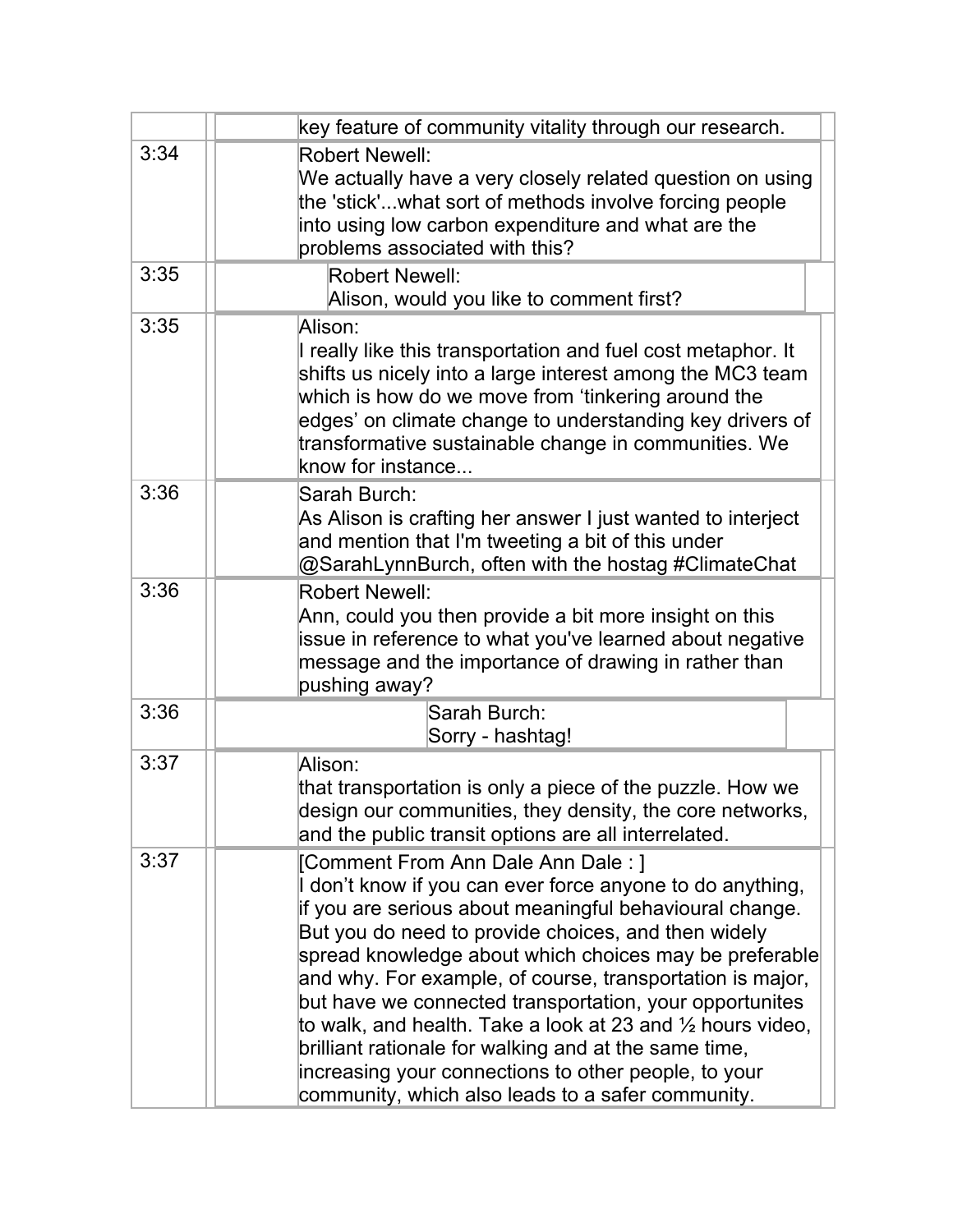| And here's a little story about what T'Sou-ke's been doing<br>with solar http://www.solarbc.ca/blog/liz-<br>kelly/2009/05/14/t-souke-first-nation-achieves-solar-vision<br>[Comment From Ann Dale Ann Dale: ]<br>http://www.ted.com/talks/ellen_dunham_jones_retrofitting_suburbia.html<br>[Comment From Ann Dale Ann Dale: ]<br>http://www.ted.com/talks/natalie_jeremijenko_the_art_of_the_eco_mindsl<br><b>Robert Newell:</b><br>Thank you for this. I have a bit of technical question that<br>I'm going to field to you, Sarah. How is a climate change<br>plan created so that it is a part of everyday municipal<br>operations rather than a separate entity?<br>[Comment From Ann Dale Ann Dale : ] |                      |
|-------------------------------------------------------------------------------------------------------------------------------------------------------------------------------------------------------------------------------------------------------------------------------------------------------------------------------------------------------------------------------------------------------------------------------------------------------------------------------------------------------------------------------------------------------------------------------------------------------------------------------------------------------------------------------------------------------------|----------------------|
|                                                                                                                                                                                                                                                                                                                                                                                                                                                                                                                                                                                                                                                                                                             |                      |
|                                                                                                                                                                                                                                                                                                                                                                                                                                                                                                                                                                                                                                                                                                             |                      |
|                                                                                                                                                                                                                                                                                                                                                                                                                                                                                                                                                                                                                                                                                                             |                      |
| Sarah Burch:                                                                                                                                                                                                                                                                                                                                                                                                                                                                                                                                                                                                                                                                                                |                      |
| [Comment From Ann Dale Ann Dale : ]<br>http://www.ted.com/talks/michael_pawlyn_using_nature_s_genius_in_arc                                                                                                                                                                                                                                                                                                                                                                                                                                                                                                                                                                                                 |                      |
| Sarah Burch:<br>And this is a link to all of the cool stuff that Surrey is doing<br>on sustainability and energy: http://www.surrey.ca/plans-                                                                                                                                                                                                                                                                                                                                                                                                                                                                                                                                                               |                      |
| <b>Robert Newell:</b><br>While you search for a few links to successful cases, I<br>would like to invite our audience to review our chat so far<br>and feel free to send in questions on any of these points<br>that have interested you or you have concerns on.                                                                                                                                                                                                                                                                                                                                                                                                                                           |                      |
| Sarah Burch:<br>Well here's a story written by the Pembina Institute about<br>Dawson Creek's carbon fund:<br>http://www.pembina.org/blog/566                                                                                                                                                                                                                                                                                                                                                                                                                                                                                                                                                                |                      |
| Alison:<br>We also know that water and energy use are associated<br>with community design elements. These are all<br>interrelated features that we hope to tease apart in this<br>research to see how communities are tackling these<br>questions and whether there are trade-offs associated<br>with moving people toward low carbon options.                                                                                                                                                                                                                                                                                                                                                              |                      |
| <b>Robert Newell:</b><br>I have a bit of a scavenger hunt for our panelists now. I<br>have a guest that noted that it would be great if you could<br>share some links to case studies of successful climate<br>change plans.                                                                                                                                                                                                                                                                                                                                                                                                                                                                                |                      |
|                                                                                                                                                                                                                                                                                                                                                                                                                                                                                                                                                                                                                                                                                                             | strategies/3146.aspx |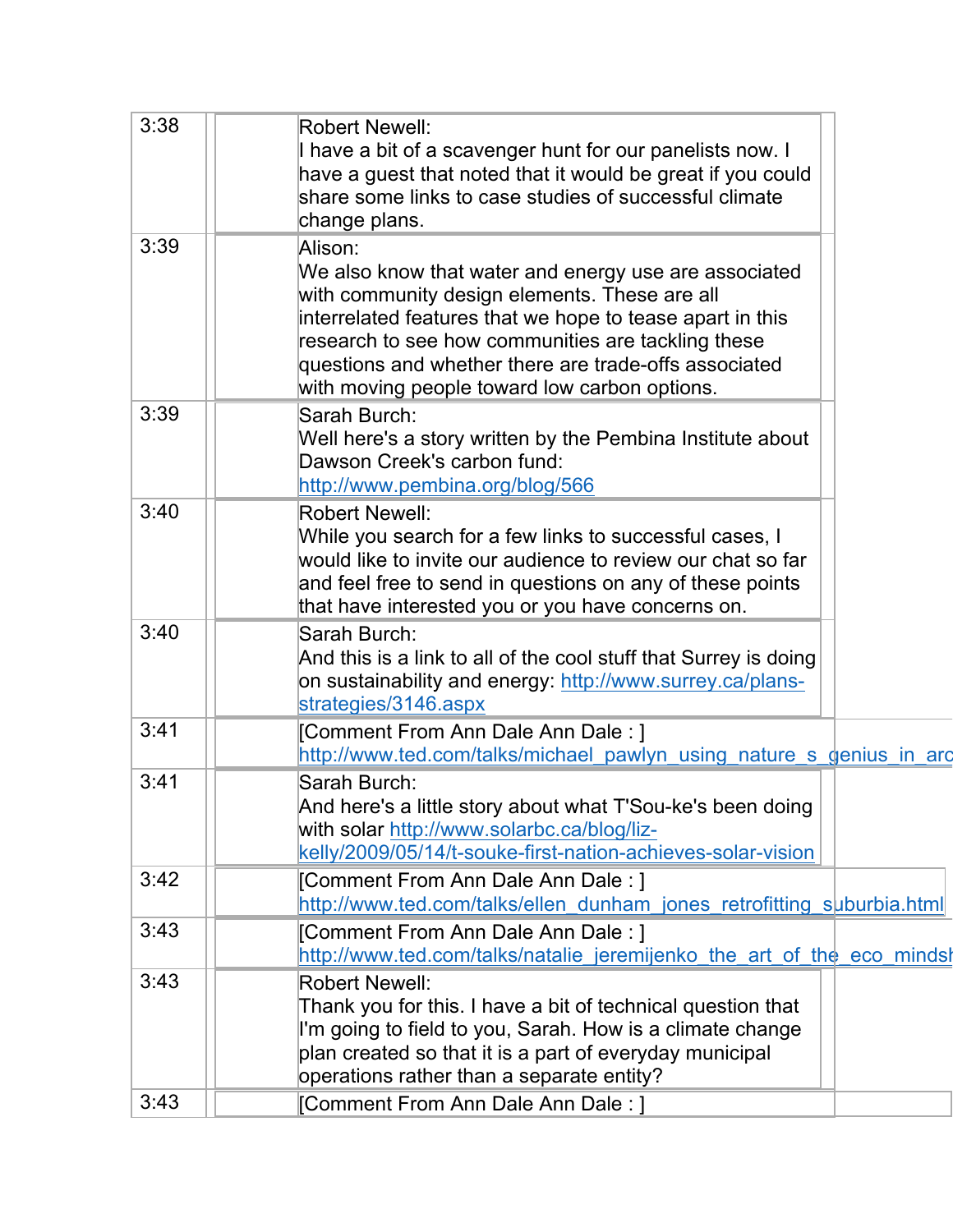|      | And for the personal imperative,<br>http://www.ted.com/talks/elizabeth lesser take the other to lunch.html                                                                                                                                                                                                                                                                                                                                                                      |  |
|------|---------------------------------------------------------------------------------------------------------------------------------------------------------------------------------------------------------------------------------------------------------------------------------------------------------------------------------------------------------------------------------------------------------------------------------------------------------------------------------|--|
| 3:44 | Sarah Burch:<br>I think there are brilliant planners and engineers who are<br>better equipped to answer this question than I, but my<br>instinct is that it's a matter of embedding climate change<br>and sustainability throughout operations. Sustainability<br>can be a filter through which we view development<br>decisions, purchasing, how we organize units (i.e. are<br>those planners talking to engineers?) etc.                                                     |  |
| 3:45 | Sarah Burch:<br>Some municipalities have created a 'sustainability<br>checklist' that does just that                                                                                                                                                                                                                                                                                                                                                                            |  |
| 3:45 | <b>Robert Newell:</b><br>Alison and Ann, both of you can attempt this next<br>question. Is there a way of using social media and<br>modern day communications to reach the minority that<br>don't believe in climate change, or do we accept that there<br>will always be nay-sayers?                                                                                                                                                                                           |  |
| 3:45 | Robert Newell:<br>Thank you, Sarah                                                                                                                                                                                                                                                                                                                                                                                                                                              |  |
| 3:46 | [Comment From Ann Dale Ann Dale : ]<br>I would also like to jump in here. It must be developed as<br>part of a widespread community engagement plan, it must<br>be developed by the community, or it will sit on a shelf<br>and gather dust. And it must be tied into electoral cycles,<br>so that politicians are held accountable for its<br>implementation.                                                                                                                  |  |
| 3:46 | Alison:<br>Under the Sustainability Framework in the City of Victoria,<br>they are also integrating                                                                                                                                                                                                                                                                                                                                                                             |  |
| 3:46 | Sarah Burch:<br>thanks, Ann - these are great points to add                                                                                                                                                                                                                                                                                                                                                                                                                     |  |
| 3:46 | [Comment From Ann Dale Ann Dale: ]<br>To answer the question about nay-sayers, my e-Dialogue<br>work brings together researchers with practitioners, with<br>policy-makers and leaders from across the country in real-<br>time to discuss what we think are critical public policy<br>issues facing all Canadians. My dream, and it continues,<br>is to have people tune into the internet, just as they would<br>turn on the radio to listen to Ideas, to these dialogues, to |  |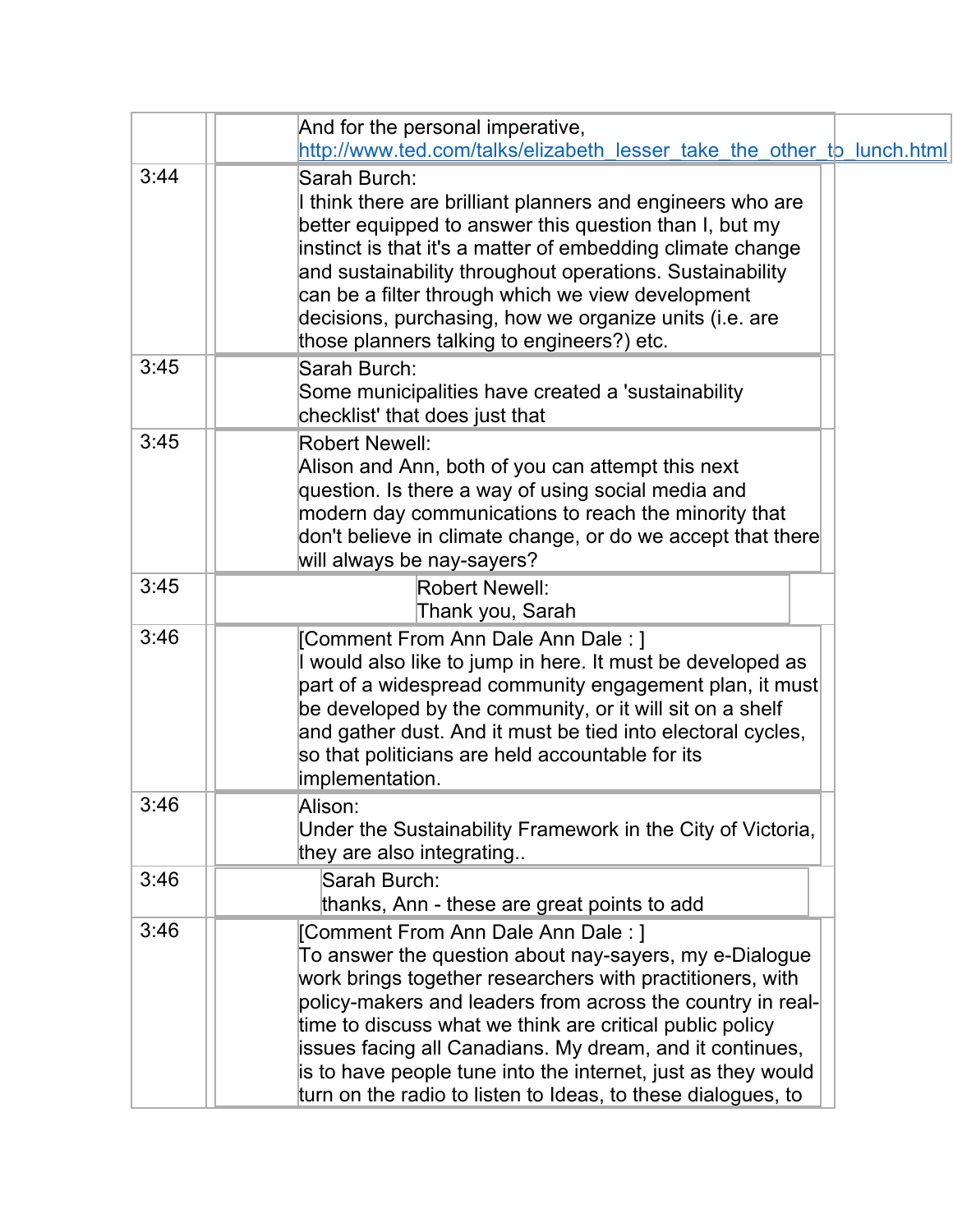|      | access some of the best minds in the country. I have led<br>over 45 to date, and am now privileged to lead a series of<br>e-Dialogues for this project. And of course, as the<br>transaction costs of travel go up and up, in so many ways,<br>they are a very efficient use of everyone's time. And then,<br>novel networks are also stimulated among the people we<br>bring together. That is one way.                         |
|------|----------------------------------------------------------------------------------------------------------------------------------------------------------------------------------------------------------------------------------------------------------------------------------------------------------------------------------------------------------------------------------------------------------------------------------|
| 3:47 | Alison:<br>climate change and asset management decisions over<br>the long-term to determine how permits and infrastructure<br>is build and managed. This integrated decision-making is<br>critical given the cross-cutting nature of climate change.                                                                                                                                                                             |
| 3:47 | Sarah Burch:<br>This is especially interesting, Ann, given that a whole<br>generation of voters likely tunes into the radio very rarely -<br>and the internet is by far their primary source of info                                                                                                                                                                                                                             |
| 3:48 | [Comment From Ann Dale Ann Dale : ]<br>Get the good news out there, there are so many<br>innovations happening in little pockets all across this<br>wonderful country of ours, get the news out, through<br>social media, through case studies, get pointy headed<br>academics to take their local news media person to lunch.<br>Use the power of the medium to offset the negativity of<br>being mired in either/or positions. |
| 3:49 | <b>Robert Newell:</b><br>I now have a question that could open up to any of the<br>panelists is there a method of appealing to businesses<br>that makes climate change action appear 'marketable'?<br>Would the panelist like to address this in specific<br>reference to BC?                                                                                                                                                    |
| 3:49 | Alison:<br>It is about contact points as mentioned as well as making<br>things fun. It is important, especially with the younger<br>generations, to stay away from doom and gloom<br>messaging.                                                                                                                                                                                                                                  |
| 3:49 | [Comment From Ann Dale Ann Dale : ]<br>I wish I could more about tweeting, hash had a long<br>different meaning for me in university!                                                                                                                                                                                                                                                                                            |
| 3:50 | Sarah Burch:<br>I think there are a couple of answers to this question<br>about businesses, Rob. The first is that there is a very                                                                                                                                                                                                                                                                                               |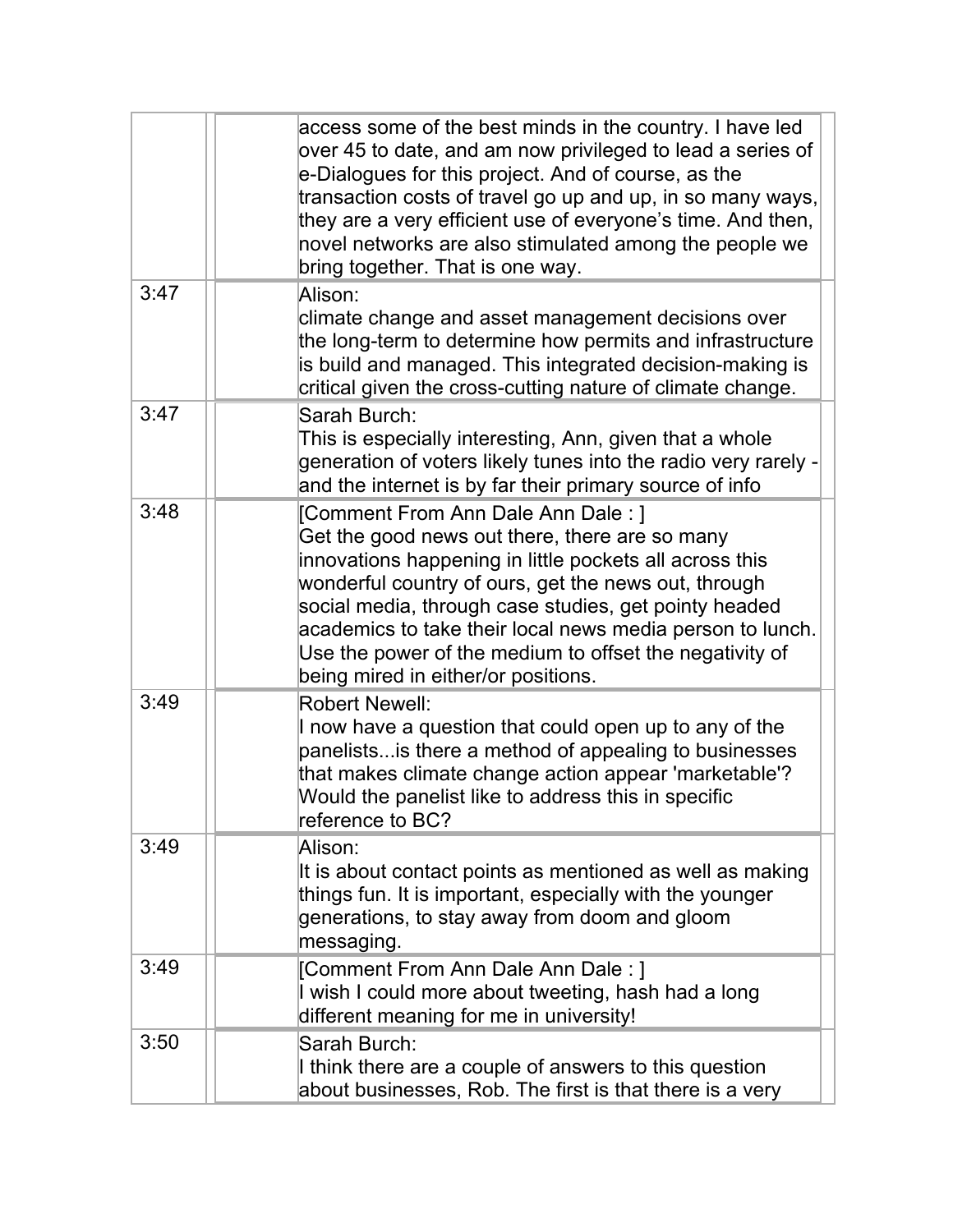|      | clear business case for sustainability, but it needs to be<br>captured and presented in a compelling way                                                                                                                                                                                       |
|------|------------------------------------------------------------------------------------------------------------------------------------------------------------------------------------------------------------------------------------------------------------------------------------------------|
| 3:51 | Sarah Burch:<br>This is happening as we start to see businesses capitalize<br>on shifting public attitudes towards corporate social<br>responsibility and leadership                                                                                                                           |
| 3:52 | Alison:<br>What about hash-tag Ann? Haha! Sarah is the most<br>appropriate person to address this question Rob. Much of<br>her other research focuses on the role of small and<br>medium enterprises in mitigation efforts.                                                                    |
| 3:52 | Sarah Burch:<br>But businesses are also based on a set of core values -<br>and I think it's important to illustrate how sustainability<br>may be in line with these values. This can bolster so<br>many aspects of business operations - from supply chain<br>management to employee retention |
| 3:53 | [Comment From Ann Dale Ann Dale: ]<br>Let me put it this way, if business doesn't get it right, get<br>the pricing right to include the costs of environmental<br>inputs, there won't be any business in 100 years from<br>now.                                                                |
| 3:53 | Sarah Burch:<br>And I think that entrepreneurs are especially attuned to<br>these emerging opportunities. They are problem-solvers,<br>after all!                                                                                                                                              |
| 3:54 | <b>Robert Newell:</b><br>Great team work on that one!<br>Thank you to our panelists and our guests. We are almost<br>out of time, so I would like to asks each panelists if there<br>is one particular thing you would be thrilled, over-the-<br>moon to see come out of this project.         |
| 3:54 | <b>Robert Newell:</b><br>And, while you are thinking, a note from Heather Bauer:<br>Hey team - Heather Bauer here speaking of Hashtags,<br><b>ICLEI</b> is currently promoting #CitiesWeWant as part of the<br>push to Rio +20<br>Thanks, Heather!                                             |